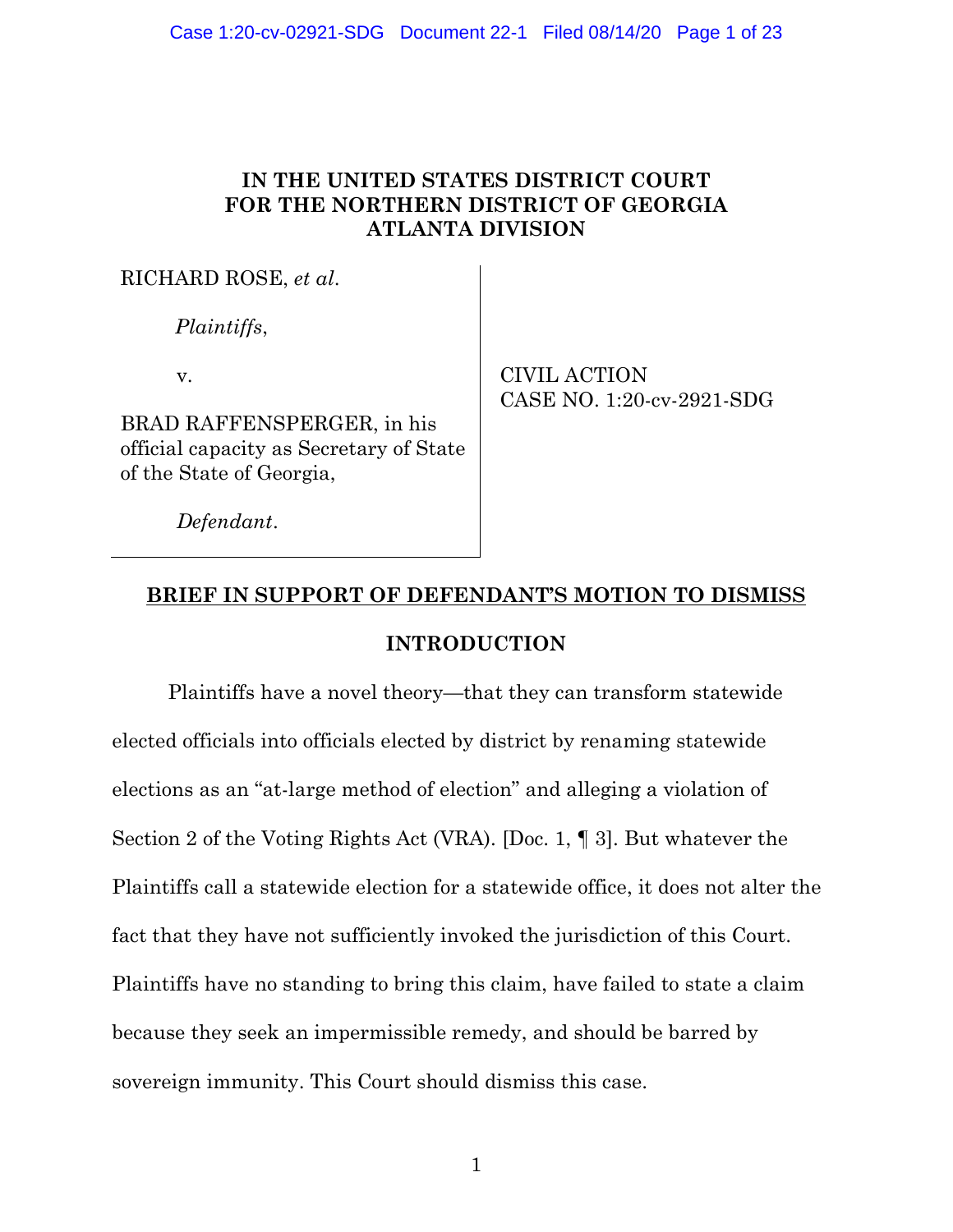### **FACTUAL BACKGROUND**

## **I. The Georgia Public Service Commission.**

Georgia's Public Service Commission (the "PSC") is created by the Constitution and consists of five members "who shall be elected by the people." Ga. Const. Art. IV, Sec. I, Par. I. Members are elected statewide for six-year terms and "the election shall be held under the same rules and regulations as apply to the election of Governor." O.C.G.A. § 46-2-1(a). In 1998, the legislature added residency districts to be effective for the 2000 and 2004 elections, making some adjustments to the districts in 2002. *Cox v. Barber*, 275 Ga. 415, 415-16 (2002) (explaining history of PSC residency districts). Candidates must be a resident of the district for which they seek to run for one year prior to the election. O.C.G.A. § 46-2-1(b).

The Commission has a direct, statewide impact on every consumer in Georgia through its power to "determine what are just and reasonable rates" for any corporation subject to its jurisdiction, O.C.G.A. § 46-2-1(a), including the power to allocate utility services however it deems fit to "protect the public health, safety, or welfare," O.C.G.A. § 46-2-71(a). Entities under the Commission's jurisdiction include "all common carriers, express companies, railroad or street railroad companies, dock or wharfage companies, terminal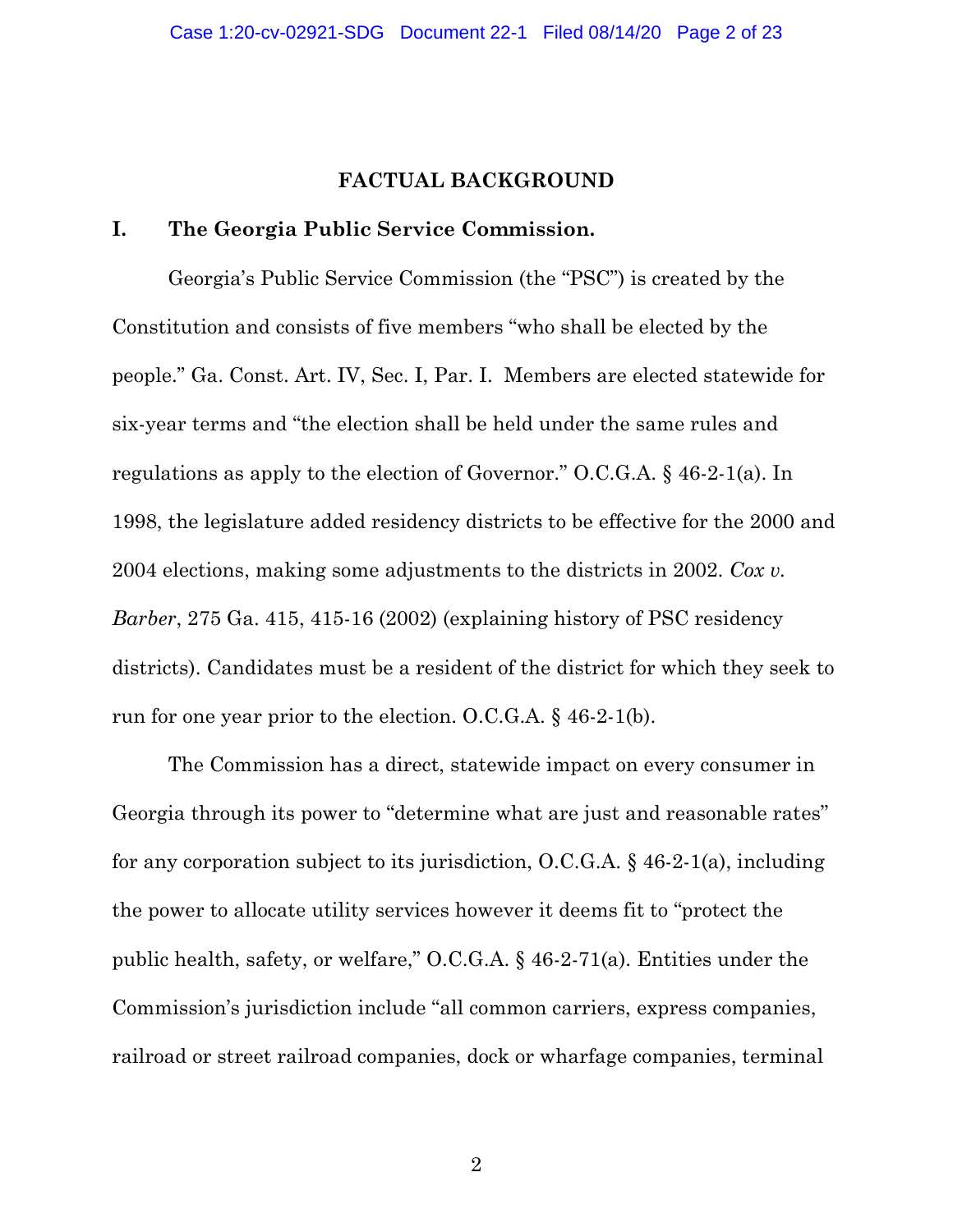or terminal station companies, telephone companies,<sup>1</sup> gas or electric light and power companies, and persons or private companies who operate rapid rail passenger service lines within this state." O.C.G.A. §§ 46-2-20(a), 46-2-21. The Commission also has the statewide authority to set "rules and regulations for the safe installation and safe operation of all natural gas transmission and distribution facilities within this state, including, without limitation, all natural gas transmission and distribution facilities which are owned and operated by municipalities within this state." O.C.G.A. § 46-2- 20(i).

If the Commission finds a company under its jurisdiction in violation of any law or order of the Commission, it has the power to require repayment for those injured. O.C.G.A. § 46-2-90. It also has the power to impose fines of up to \$15,000 per violation and \$10,000 per day while a violation continues. O.C.G.A. § 46-2-91(a).

## **II. Other states' utility commissions.**

 $\overline{a}$ 

States use a variety of methods to choose commissioners that regulate utilities. Some states elect commissioners statewide, like Georgia. *See*, *e.g*., Code of Ala. § 37-1-3(a) (Alabama); A.R.S. Const. Art. XV, § 1 (Arizona); N.D.

<sup>1</sup> The Commission once regulated telegraph companies, but the General Assembly disconnected that authority in 2012. 2012 Ga. Laws p. 847.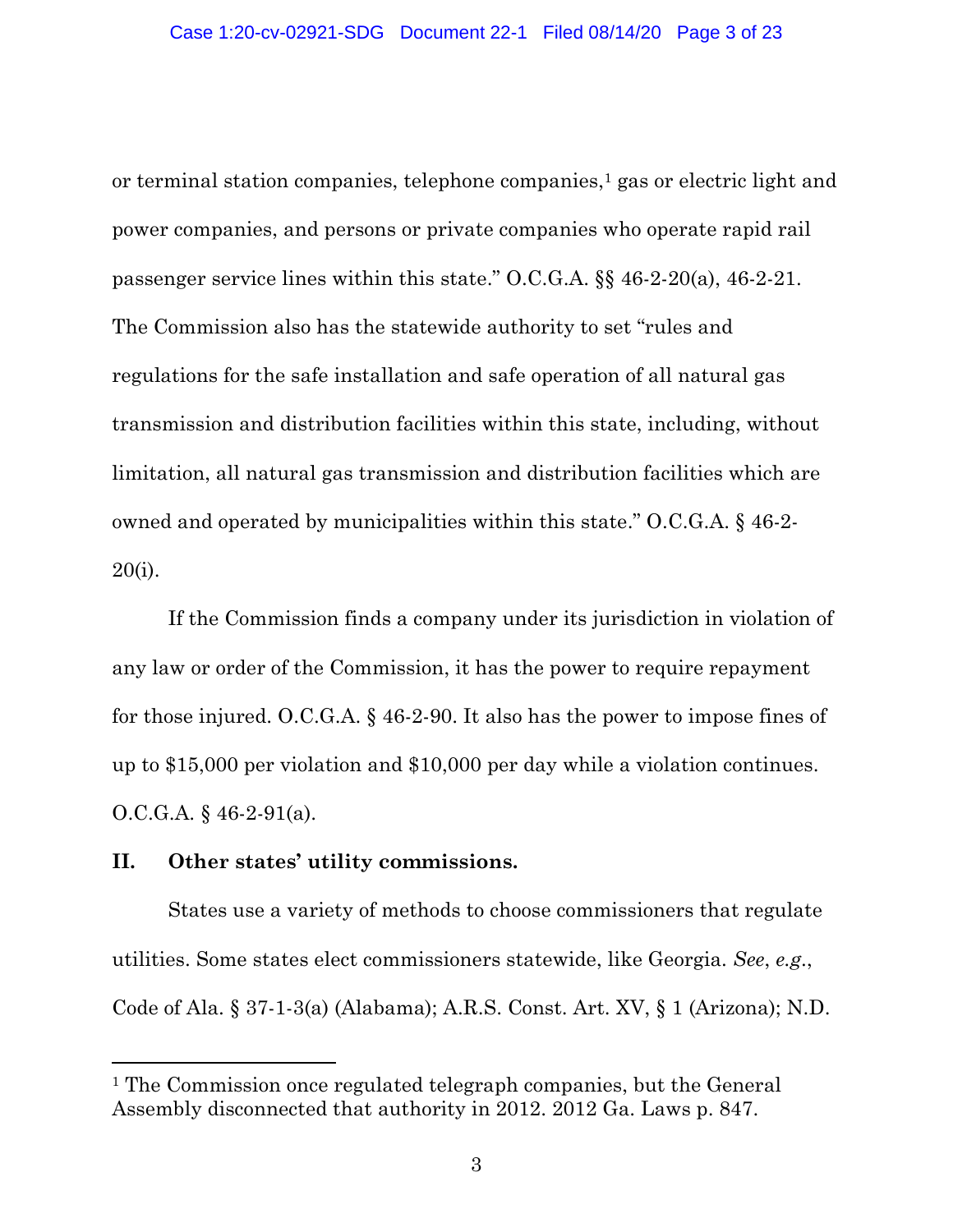Const. Art. V, § 2 (North Dakota); Okl. Const. Art. IX, § 15 (Oklahoma); S.D. Codified Laws § 49-1-2 (South Dakota). Others elect commissioners from districts. *See*, *e.g*., 69-1-103, MCA (Montana commissioners elected by district); Miss. Code Ann. § 77-1-1 (Mississippi commissioners elected from Supreme-Court districts). Others are appointed. *See*, *e.g*., Alaska Stat. § 42.04.020 (Alaska commissioners appointed by Governor); S.C. Code Ann. § 58-3-20 (South Carolina commissioners appointed by General Assembly).

#### **II. The Plaintiffs.**

All of the Plaintiffs are voters living in Commission District 3. *Compare* [Doc. 1, ¶¶ 6-9] *with* O.C.G.A. § 46-2-1(c) (Fulton County entirely in District 3). Notwithstanding the fact that all Plaintiffs live in a single district, they, like every other eligible voter in Georgia, may cast their vote for each candidate running for a seat on the Commission regardless of where the candidate resides.

#### **ARGUMENT AND CITATION OF AUTHORITY**

Plaintiffs' Complaint should be dismissed because this Court lacks jurisdiction and because Plaintiffs have failed to state a claim.

First, Plaintiffs do not have Article III standing under the United States Constitution. "Federal courts have an independent obligation to ensure that subject-matter jurisdiction exists before reaching the merits of a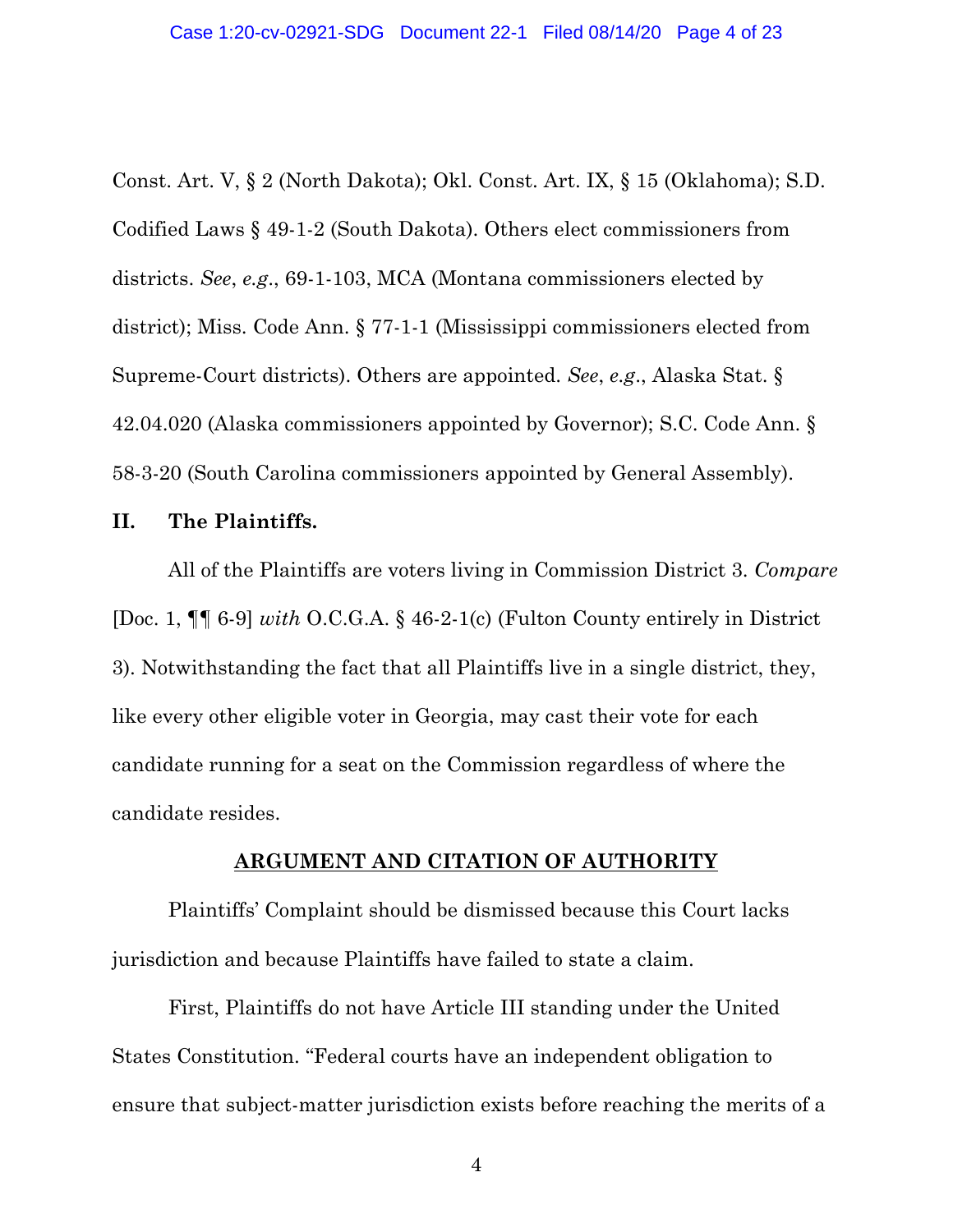dispute." *Jacobson v. Fla. Sec'y of State*, 957 F.3d 1193, 1201 (11th Cir. 2020). This is a "bedrock requirement." *Valley Forge Christian College v. Americans United for Separation of Church and State, Inc.*, 454 U.S. 464, 471 (1982). As the Supreme Court has repeatedly instructed lower courts and the litigants before it, "[n]o principle is more fundamental to the judiciary's proper role in our system of government than the constitutional limitation of federal-court jurisdiction to actual cases or controversies." *Simon v. Eastern Ky. Welfare Rights Org.,* 426 U.S. 26, 37 (1976).

Where a motion to dismiss is brought pursuant to Fed. R. Civ. P. 12(b)(1), the Court is not limited to the four corners of the Complaint to adequately satisfy itself of jurisdiction over the matter. "Because at issue in a factual 12(b)(1) motion is the trial court's jurisdiction -- its very power to hear the case -- there is substantial authority that the trial court is free to weigh the evidence and satisfy itself as to the existence of its power to hear the case." *Eaton v. Dorchester Dev., Inc.*, 692 F.2d 727, 732 n.9 (11th Cir. 1982). Moreover, the ordinarily charitable lens through which courts view allegations in a complaint at the motion-to-dismiss stage does not apply. In evaluating a 12(b)(1) motion, "**no presumptive truthfulness attaches to plaintiff's allegations**, and the existence of disputed material facts will not preclude the trial court from evaluating for itself the merits of jurisdictional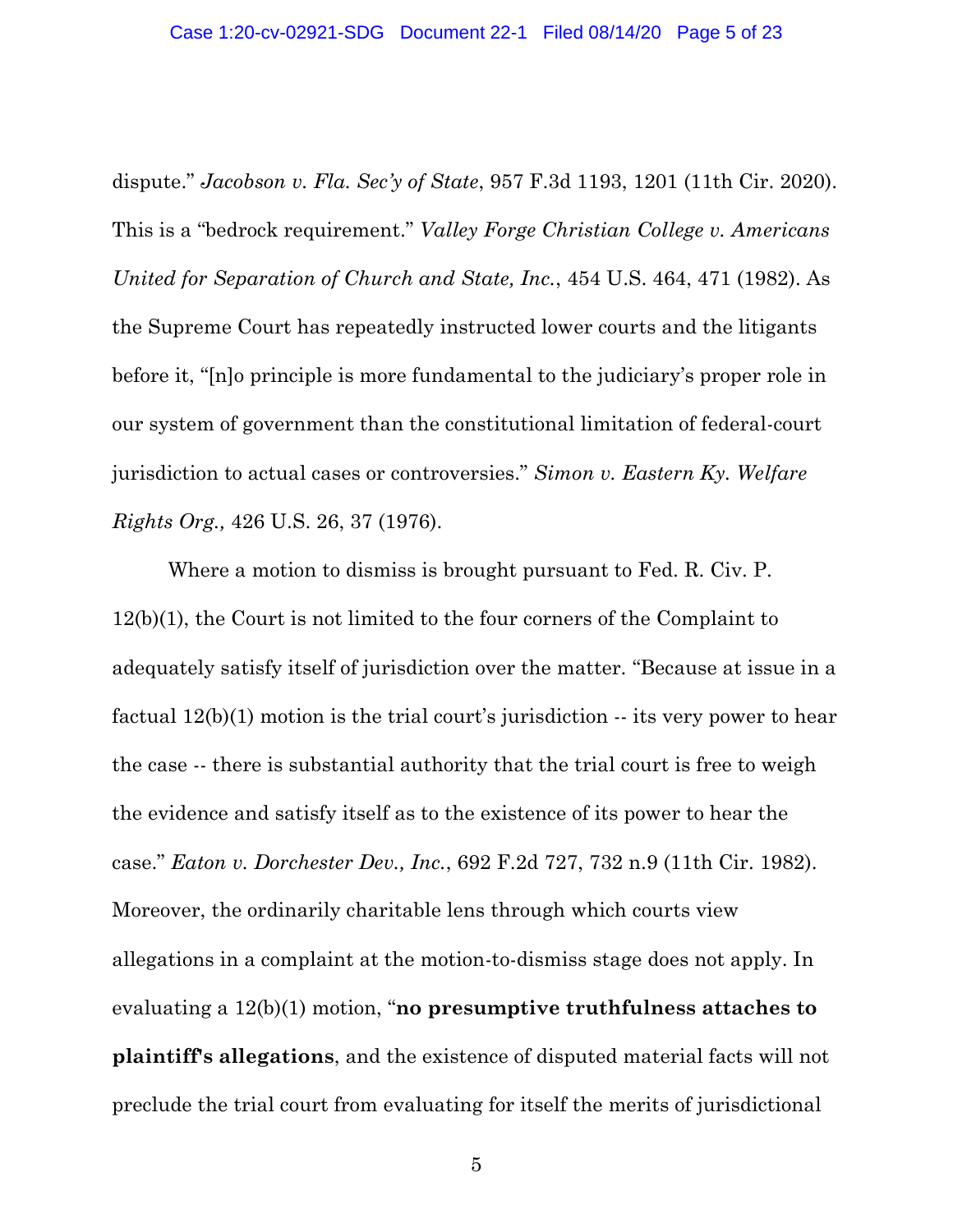claims." *Id.* (emphasis added). The party invoking federal jurisdiction bears the burden of establishing standing at the commencement of the lawsuit. *Lujan v. Defenders of Wildlife*, 504 U.S. 555, 561, 570 n.5 (1992). *See also Johnson v. Bd. of Regents*, 263 F.3d 1234, 1267 (11th Cir. 2001).

Article III standing requires that each claim "clearly" establish standing. *Spokeo, Inc. v. Robins*, 136 S. Ct. 1540, 1547 (2016) (quoting *Warth v. Seldin*, 422 U.S. 490, 519 (1975)). To do this, Plaintiffs must demonstrate a "[1] concrete, particularized, and actual or imminent [harm]; [2] fairly traceable to the challenged action; and [3] redressable by a favorable ruling." *Monsanto Co. v. Geertson Seed Farms*, 561 U.S. 139, 149 (2010). Although each of the foregoing factors are necessary to adequately allege standing, Plaintiffs' Complaint fails to satisfy all three.

Second, Plaintiffs cannot state a claim because they have not alleged a sufficient remedy under controlling law. To survive a motion to dismiss under Fed. R. Civ. P. 12(b)(6), a complaint must "state a claim to relief that is plausible on its face." *Bell Atl. Corp. v. Twombly*, 550 U.S. 544, 570 (2007). The complaint must demonstrate "more than a sheer possibility that a defendant has acted unlawfully." *Ashcroft v. Iqbal,* 556 U.S. 662, 677 (2009). While this Court must assume the veracity of well-pleaded factual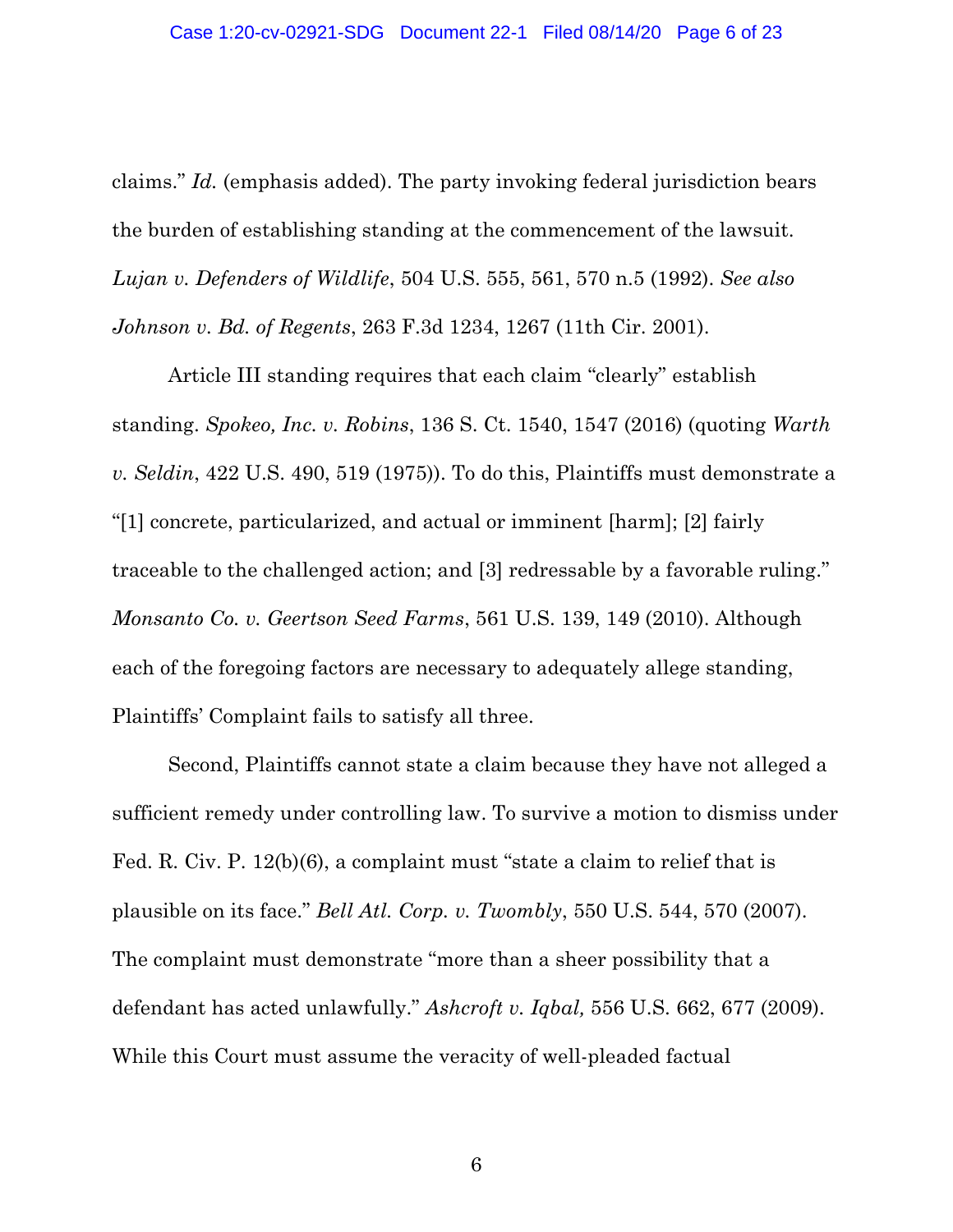allegations, it is not required to accept legal conclusions when they are "couched as [] factual allegation[s]." *Id*. at 678-79.

In addition to the complaint, this Court may consider any matters appropriate for judicial notice. *Tellabs, Inc. v. Makor Issues & Rights, Ltd*., 551 U.S. 308, 322 (2007).

#### **I. Plaintiffs lack standing.**

#### *A. Plaintiffs have not alleged an injury-in-fact.*

Some federal courts have assumed that, when a complaint alleges a violation of a voter's right to vote, an injury in fact automatically exists. In *Jacobson*, for example, the district court felt the defendants' standing defense advanced a "cramped" and "jurisprudentially anomalous" view of the scope of its authority, and found the plaintiffs satisfied the requirements of Article III because "an impact on the right to vote" is "common to all election laws…" 411 F. Supp. 3d 1249, 1261 n. 10 (N.D. Fla. 2019). But on appeal, the Eleventh Circuit reversed, finding the district court "took its obligation to ensure jurisdiction far too lightly," and holding that "the district court acted ultra vires by ordering relief that [plaintiffs] had no standing to seek." *Jacobson*, 957 F.3d at 1201. The elements of standing "are not mere pleading requirements but rather an *indispensable* part of the plaintiff's case." *Lujan,* 504 U.S. at 561 (emphasis added).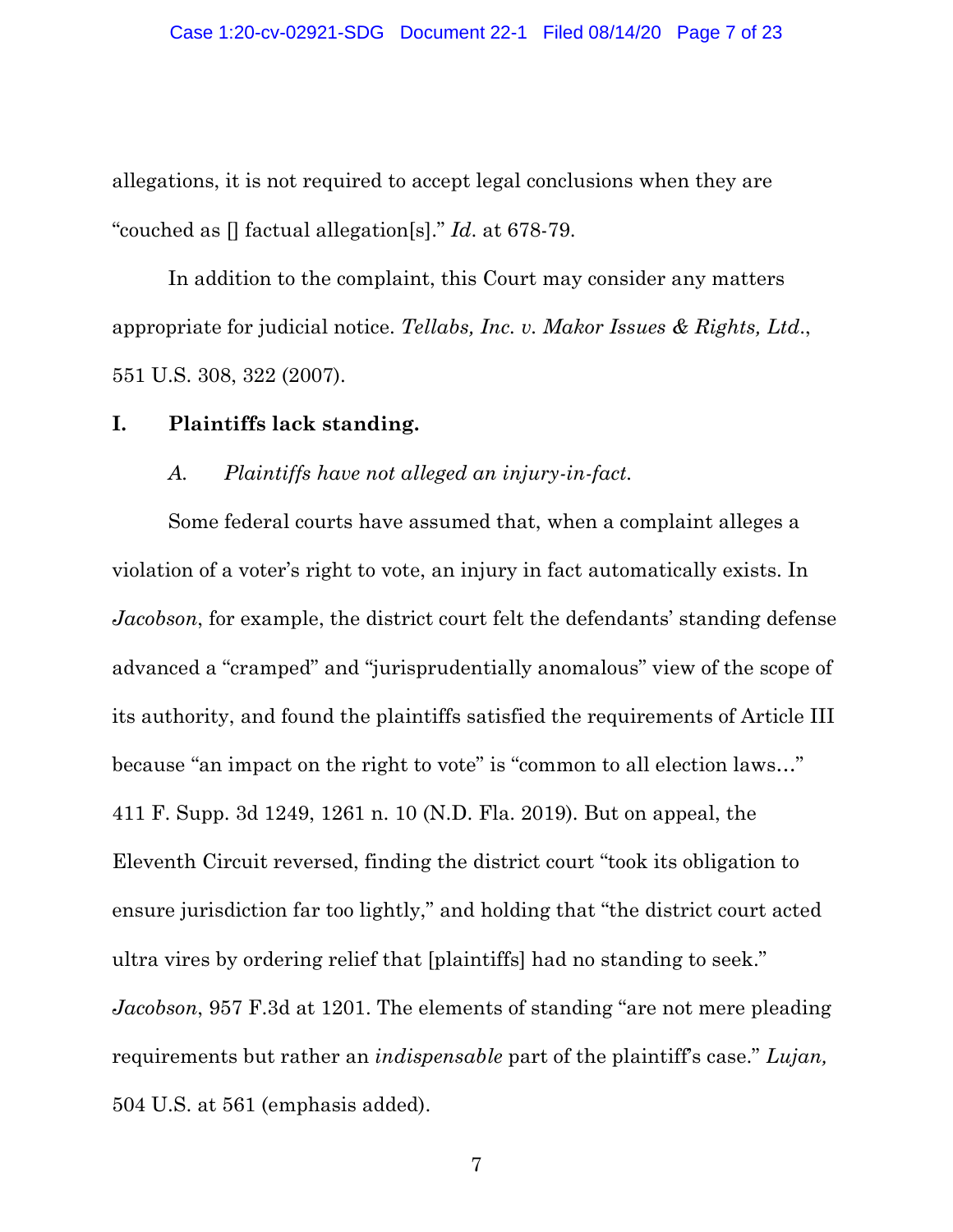Plaintiffs' sole alleged injury in this action is straightforward: "The atlarge method of electing members of Georgia's Public Service Commission dilutes black voting strength in violation of Section 2 of the Voting Rights Act, 52 U.S.C. § 10301." [Doc. 1, ¶ 36]. On its face, this sounds like a traditional Section 2 challenge to an at-large system—such as a county commission:

A politically cohesive minority group that is large enough to constitute the majority in a single-member district has a good chance of electing its candidate of choice, if the group is placed in a district where it constitutes a majority. Dividing the minority group among various districts so that it is a majority in none may prevent the group from electing its candidate of choice: If the majority in each district votes as a bloc against the minority candidate, the fragmented minority group will be unable to muster sufficient votes in any district to carry its candidate to victory.

*Voinovich v. Quilter*, 507 U.S. 146, 153, 113 S. Ct. 1149, 1155 (1993). In

situations where a county commission is elected at-large and minority voters could constitute a majority in a single-member district (and the other required factors exist), courts correct this violation of Section 2 of the VRA by moving from at-large elections to district elections. *See*, *e.g*., *Wright v. Sumter Cty. Bd. of Elections & Registration*, 301 F. Supp. 3d 1297, 1326 (M.D. Ga. 2018).

But this case is not a traditional Section 2 case. Instead of challenging a county government election practice, Plaintiffs challenge the decision of the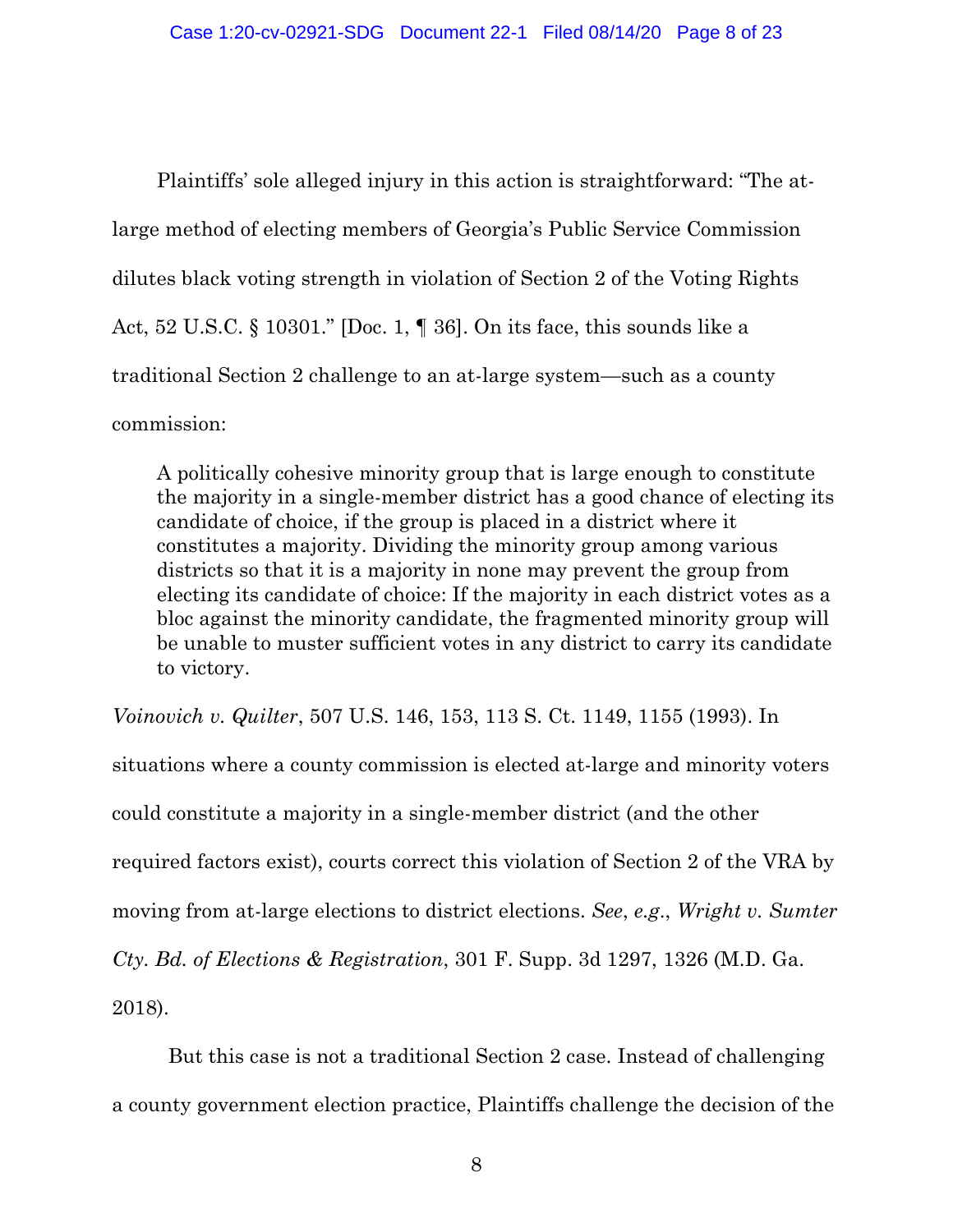state legislature about how to structure its constitutional commissions. Plaintiffs also do not explain how a *statewide* election for a *statewide* office could result in any dilutive effect on their vote whatsoever. Plaintiffs' theory is that, because candidates for the Commission have residency requirements established by law, this automatically frustrates Plaintiffs' capacity to elect the candidate of their choice. [Doc. 1, ¶ 23] ("For example, in elections for members of the Public Service Commission between 2012 and 2018, white voters supported their preferred candidates with greater than 80 percent of their votes and were able to defeat the candidates preferred by black voters in every such election."). Plaintiffs ultimately claim that, as a result, the only explanation for their lack of electoral success is that the candidates they prefer are not winning because Plaintiffs' votes carry less weight than other voters. [Doc. 1, ¶¶ 21, 23, 27, 35].

The Eleventh Circuit recently grappled with a similar allegation and declined to find a judicially cognizable injury. "A candidate's electoral loss does not, by itself, injure those who voted for the candidate. **Voters have no judicially enforceable interest in the outcome of the election.**" *Jacobson,* 957 F.3d at 1202, citing *Raines v. Byrd,* 521 U.S. 811 (1997) (emphasis added). "Instead," the court continued, "they have an interest in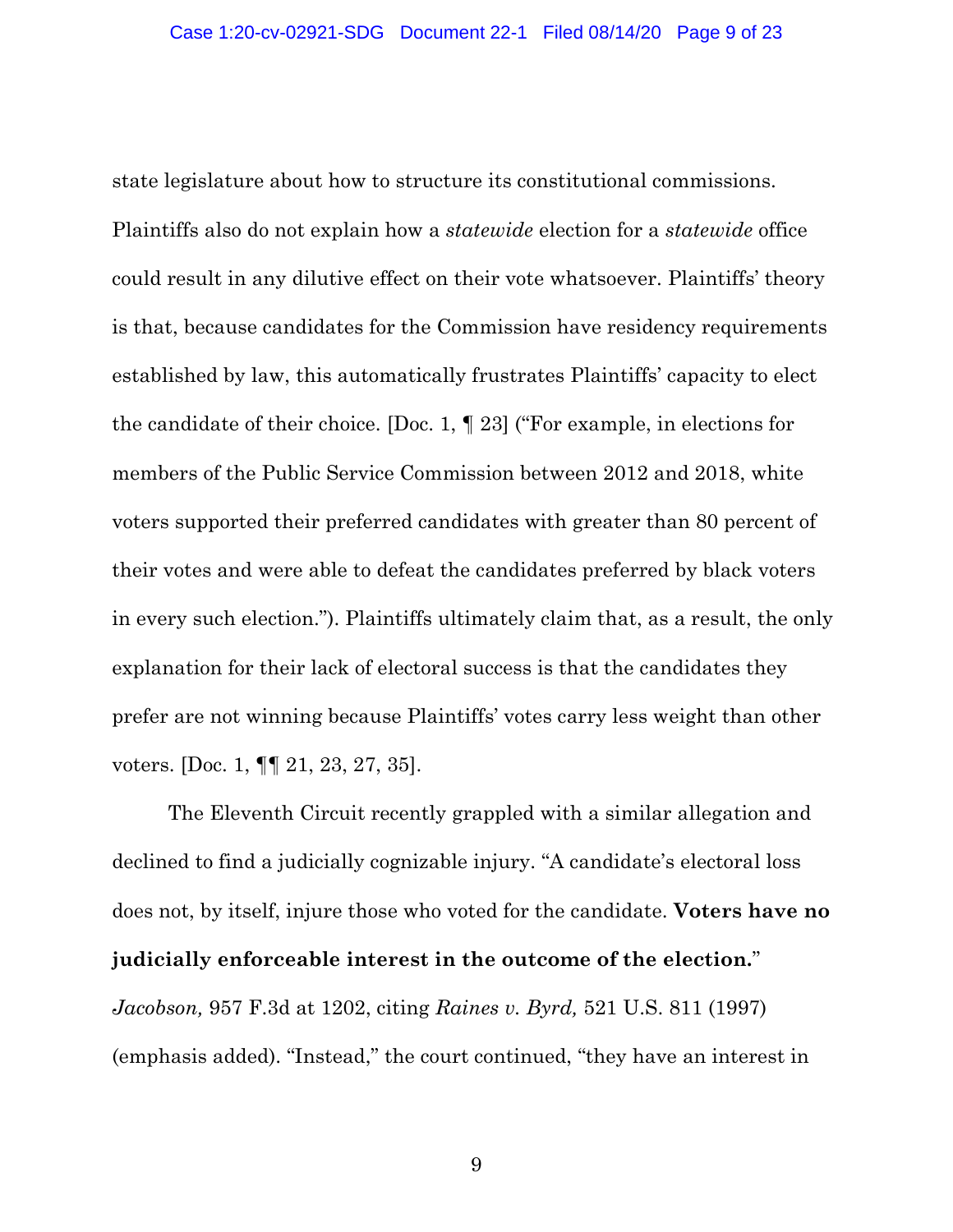their ability to vote and their vote being given the same weight as any other." *Id.*

Plaintiffs' Complaint challenges statewide elections. As a result, the sole possible injury is in the "outcome of the election." *Id*. Unlike in county elections, the alleged dilution of "black voting strength" on a statewide level is not an allegation that any individual vote is diminished—it is that the electoral system is not to Plaintiffs' liking because it does not give them the outcome they seek. And "absent any evidence of vote dilution or nullification, a citizen is not injured by the simple fact that a candidate for whom she votes loses or stands to lose an election." *Jacobson,* 957 F.3d at 1202. The question of injury is then whether a plaintiff can be injured when he or she is *able* to vote as part of the statewide election for a constitutional office with statewide authority but would *prefer* to vote in single-member districts.

Statewide elections for statewide offices are categorically different than elections for county offices and cannot result in vote dilution in violation of Section 2. Public Service Commissioners, once elected, exercise authority over the entire State of Georgia, not just the district in which they live. O.C.G.A. § 46-2-20, *et seq.* This is a crucial distinction, and it forecloses the injury-in-fact prong for Plaintiffs under a theory of vote dilution.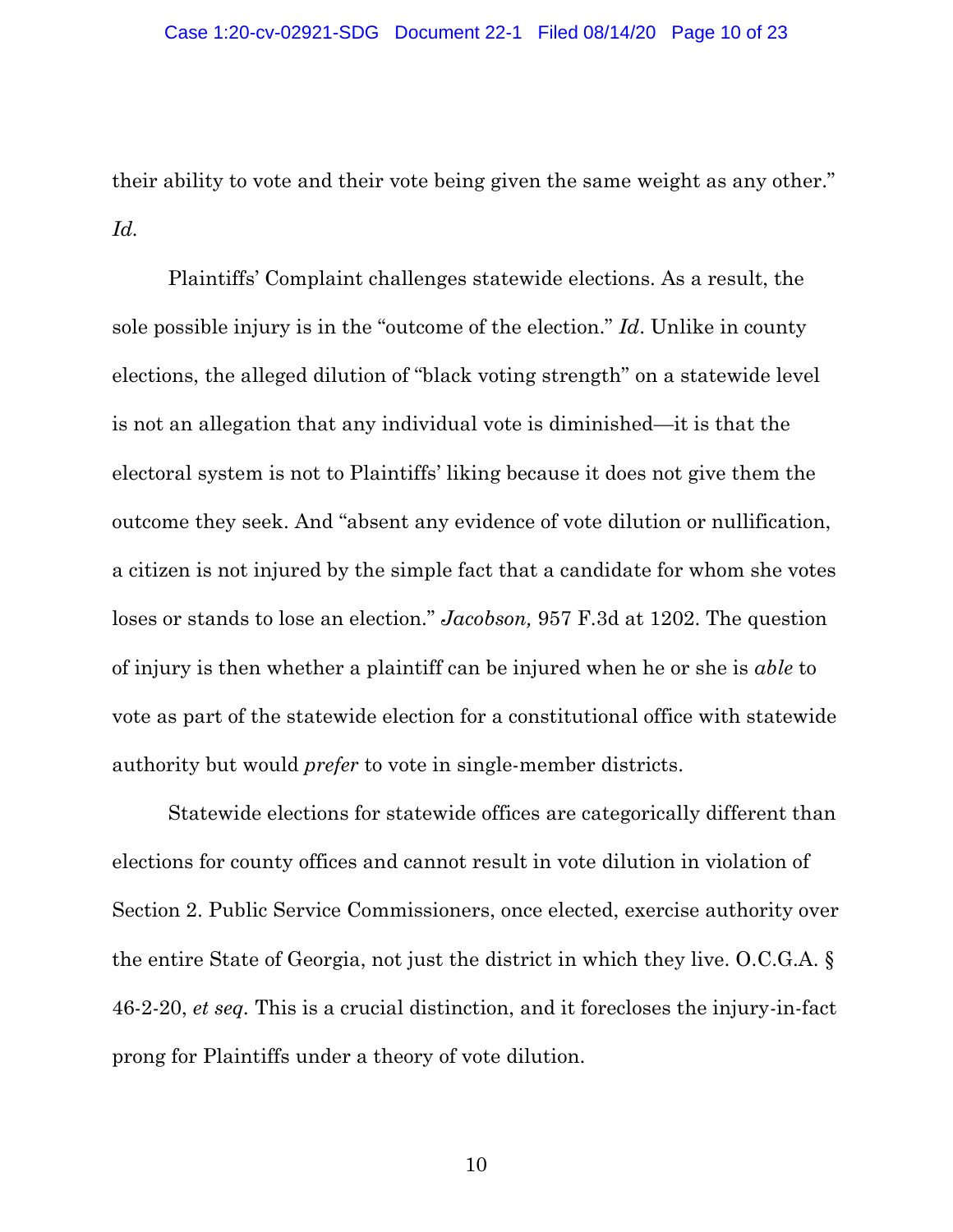One helpful example is *Gill*, where a group of plaintiffs challenged an alleged partisan gerrymander, but alleged only statewide harms. *Gill v. Whitford,* 138 S. Ct. 1916 (2018). The *Gill* plaintiffs attempted to assert standing on the basis of a statewide harm caused by gerrymandering, but the Court was unpersuaded. "[O]ur cases to date have not found that this presents an individual and personal injury of the kind required for Article III standing." *Id.* at 1931. Indeed, the plaintiffs' claims were precisely "the kind of *undifferentiated, generalized grievance about the conduct of government* that we have refused to countenance in the past." *Id.,* quoting *Lance v. Coffman*, 549 U. S. 437, 442 (2007) (emphasis added).

While Plaintiffs wish that elections for Public Service Commission would be conducted by districts instead of statewide, they ask for more than just a change in method of election in a *county* government. Instead, they ask this Court to "force on the states a new model of government," *Nipper v. Smith*, 39 F.3d 1494, 1531 (11th Cir. 1994), by fundamentally altering the nature that a sovereign state has set up its constitutional commissions to govern utilities. This type of proposed injury is not an individual dilution of voting strength—it is an impermissible injury based on their preferred candidates losing statewide elections. *Jacobson,* 957 F.3d at 1202.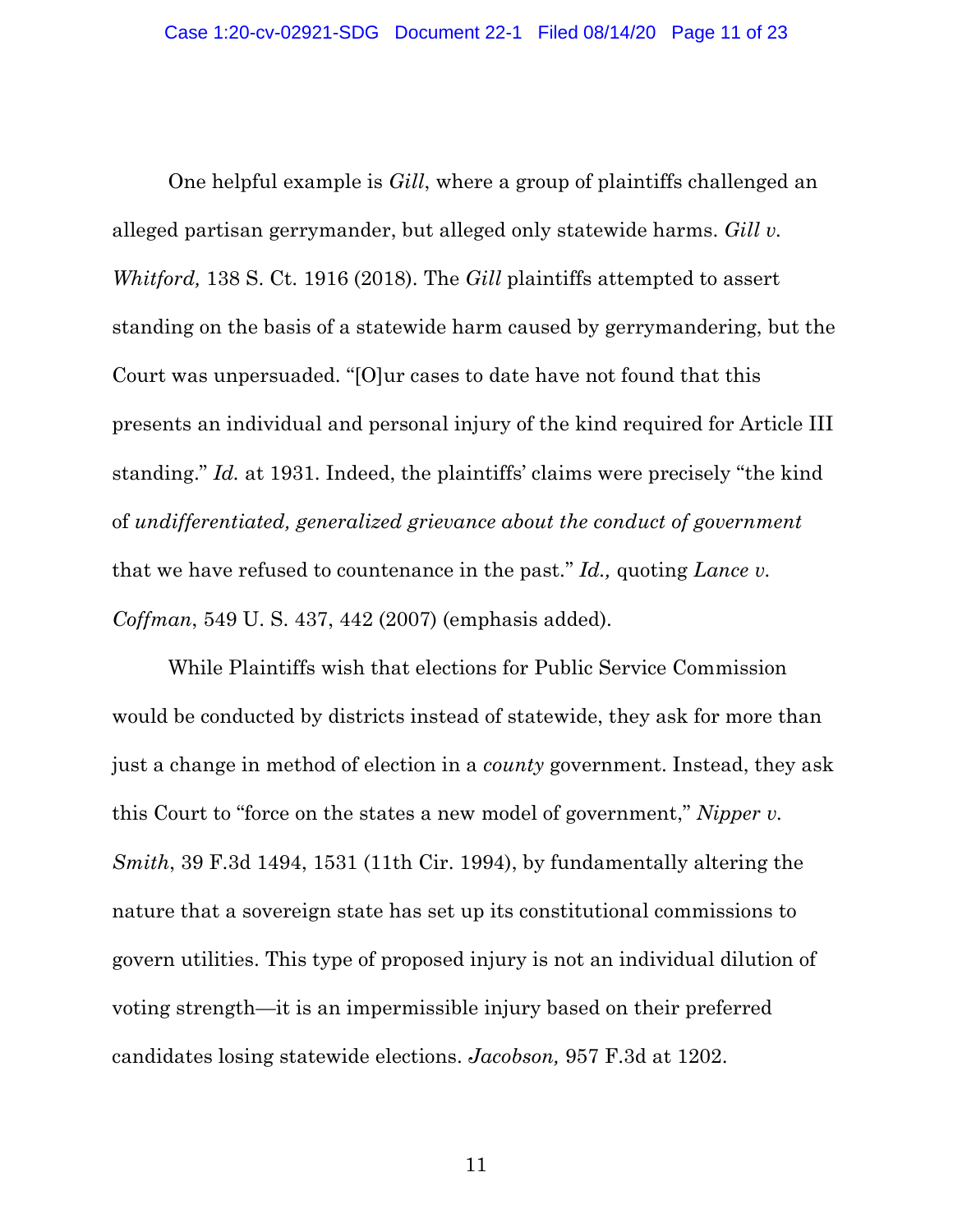As a result, Plaintiffs have not shown injury-in-fact sufficient to accord Article III standing. Their Complaint should be dismissed.

## *B. Plaintiffs have not pleaded traceability.*

As the Eleventh Circuit recently explained, "[t]o satisfy the causation requirement of standing, a plaintiff's injury must be 'fairly traceable to the challenged action of the defendant, and not the result of the independent action of some third party not before the court.'" *Jacobson*, 957 F.3d at 1207 quoting *Lujan*, 504 U.S. at 560. "So for them to have standing, the [Commission Districts or statewide voting process] must be traceable to the Secretary – the only defendant in this action." *Id.*

The problem for Plaintiffs is that the Georgia legislature, not the Secretary, designs the Commission Districts by statute. O.C.G.A. § 46-2-1(c). Indeed, the Secretary has no say in the matter one way or another besides implementing the election—which is not the only way a seat on the Public Service Commission can be filled, as Plaintiffs acknowledge. [Doc. 1, ¶ 29]. To the extent Plaintiffs take issue with the statewide voting method for the Commission, their alleged harm also traces to the legislature, the Governor, and county election officials who operate elections. O.C.G.A. § 46-2-1(a). "Because the [Secretary] didn't do (or fail to do) anything that contributed to [Plaintiffs' alleged] harm, the voters… cannot meet Article III's traceability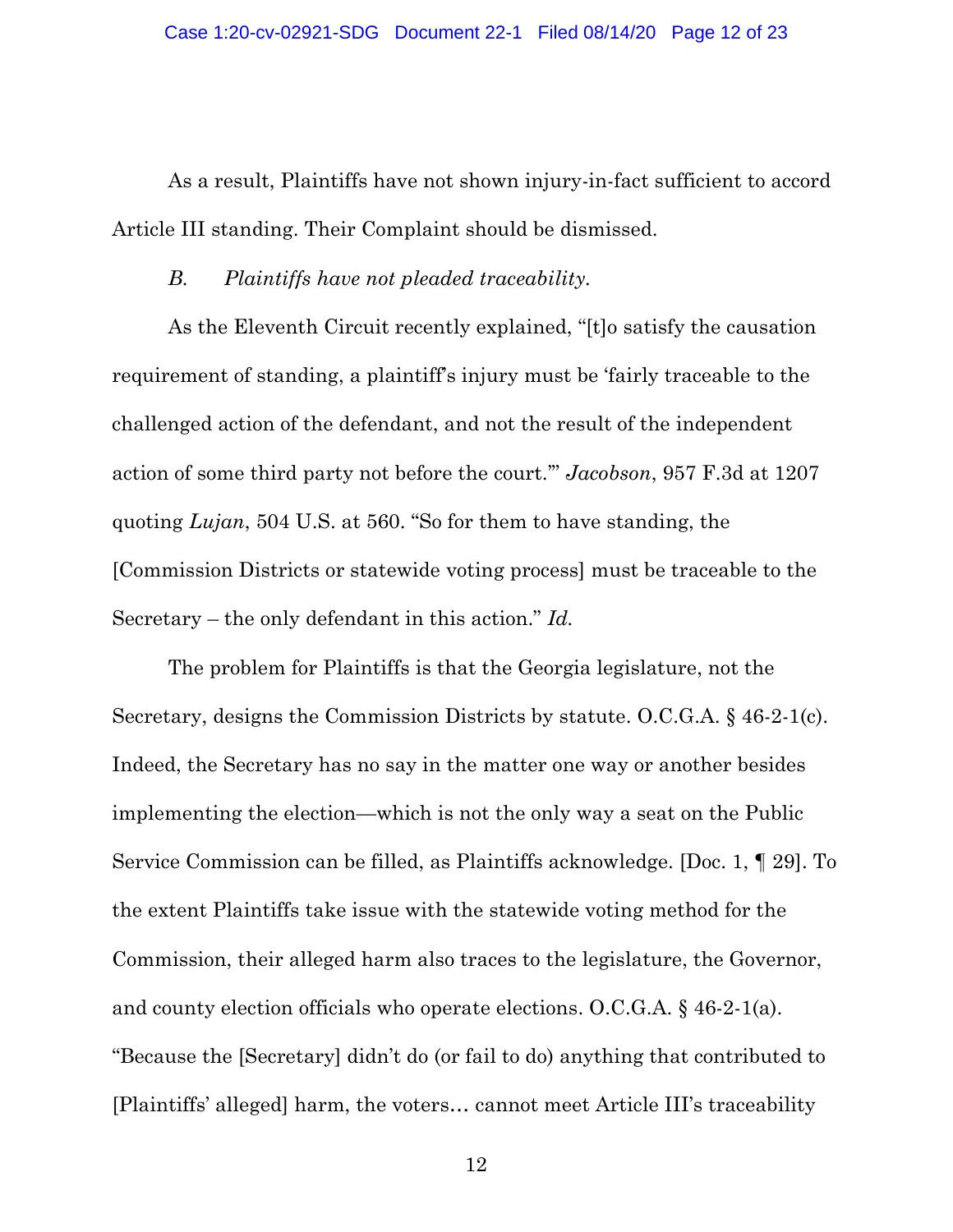requirement." *Jacobson,* 957 F. 3d at 1207, quoting *Lewis v. Governor of Ala.,* 944 F. 3d 1287, 1301 (11th Cir. 2019) (internal quotations omitted).

Plaintiffs' sole basis to sue the Secretary is that the Secretary is designated as Georgia's chief election officer for certain purposes. [Doc. 1, ¶ 10]. But that status, standing alone, is not sufficient to render the Plaintiffs' alleged injury fairly traceable to him. The Eleventh Circuit squarely rejected this generalized duty in *Jacobson* when the plaintiffs could not show the Secretary of State of Florida had any hand in the design of the ballots they claimed injured them*.* "In the absence of any evidence that the Secretary controls ballot order, the voters and organizations… cannot rely on the Secretary's general election authority to establish traceability." 957 F. 3d at 1208.

In *Lewis,* the Eleventh Circuit came to a similar conclusion. There, plaintiffs challenged a minimum-wage law promulgated by the State and sued the Alabama Attorney General because of "a host of provisions of the Alabama Code that generally describe the Attorney General's [enforcement] authority." *Lewis,* 944 F. 3d at 1300. But these generalized duties simply did not establish traceability to the plaintiffs' injuries, in part because the statute at issue in the plaintiffs' complaint "envisions no role for the Attorney General." *Id.* at 1299.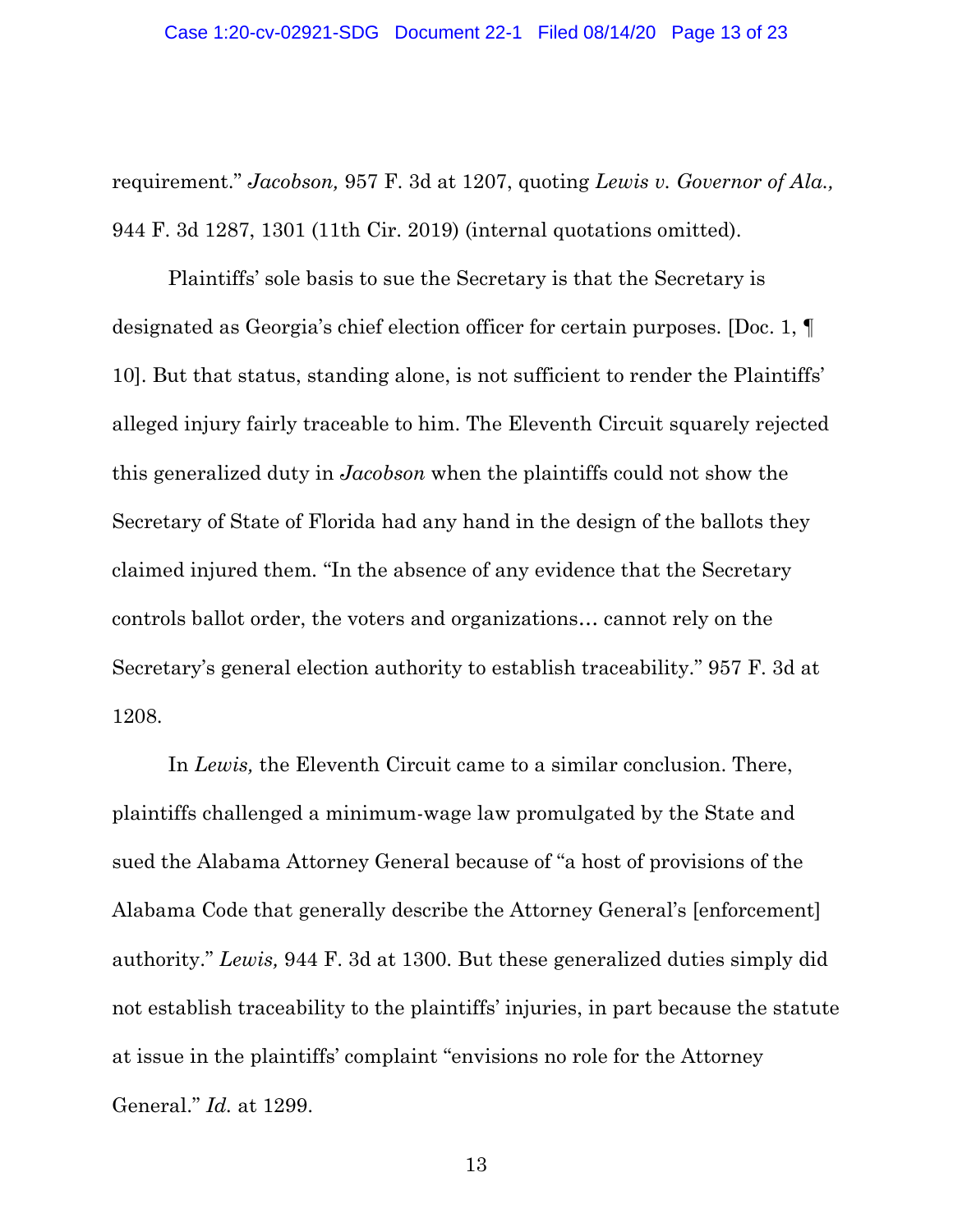Plaintiffs here suffer a similar deficiency. The Plaintiffs don't like the combination of statewide voting for the Commission and the statutorily designed residency districts for candidates. The problem is the Secretary does not design the residency districts, does not control how vacancies are filled, and he does not mandate that Commission elections encompass a statewide electorate. Thus, Plaintiffs' alleged injuries are not fairly traceable to the only Defendant in this case. Accordingly, Plaintiffs' Complaint should be dismissed.

## *C. Plaintiffs have not sufficiently alleged redressability.*

"It must be the effect of the court's judgment on the defendant—not an absent third party—that redresses the plaintiff's injury, whether directly or indirectly." *Lewis,* 944 F.3d at 1301 (internal quotations omitted). The Plaintiffs here seek a declaratory judgment that statewide voting for the PSC dilutes black voting strength, an injunction prohibiting the Secretary from administering elections with the statewide voting method, and an order that the Secretary comply with Section 2 of the Voting Rights Act. [Doc. 1, p. 10].

A declaratory judgment by this Court would not redress the Plaintiffs' alleged injuries as "it rests on the flawed notion that by declaring [a]… statute [unlawful], it eliminate[s] the legal effect of the statute in all contexts." *Jacobson,* 957 F. 3d at 1209. "But federal courts have no authority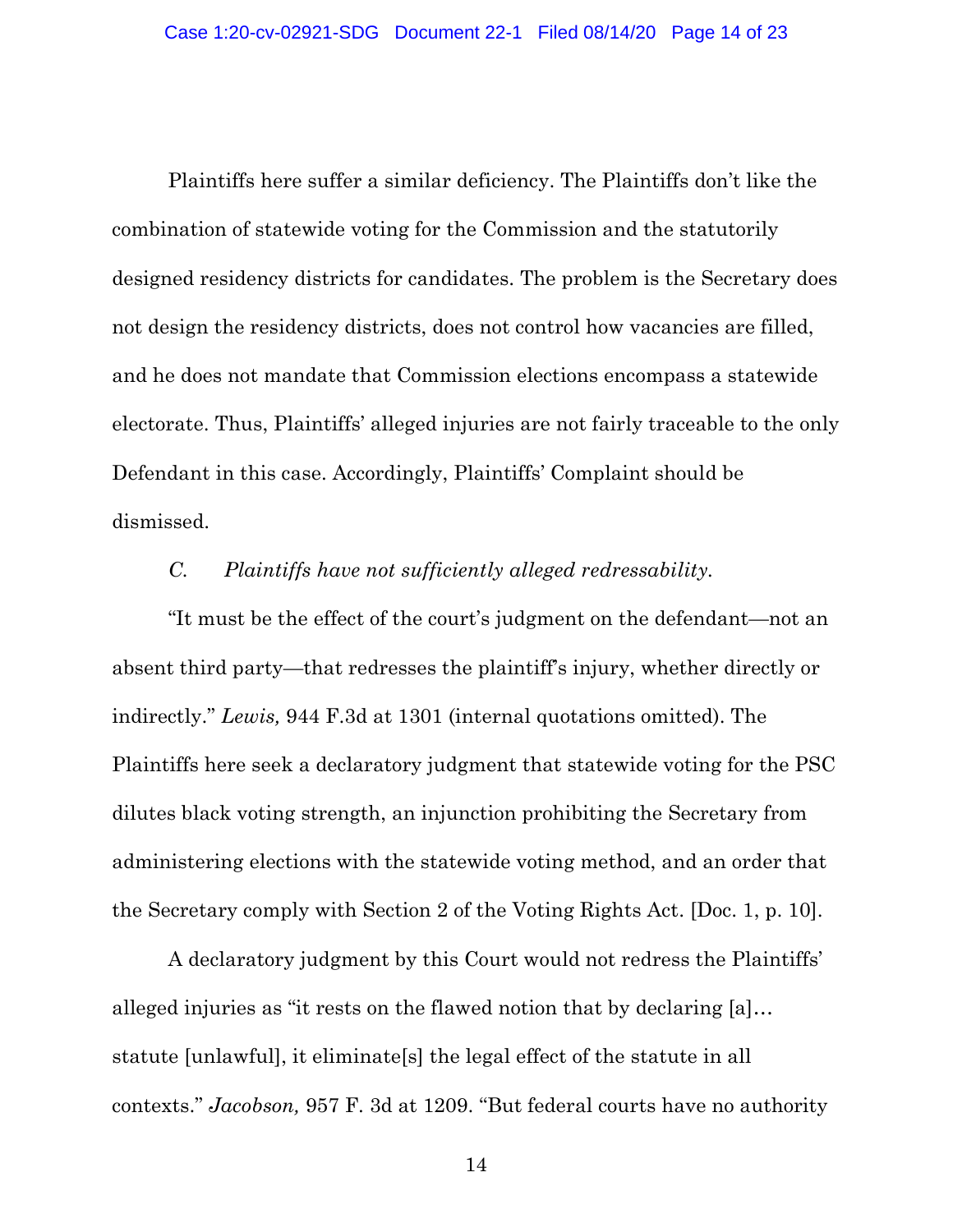to erase a duly enacted law from the statute books." *Id.* quoting Jonathan F. Mitchell, *The Writ-of-Erasure Fallacy,* 104 Va. L. Rev. 933, 936 (2018). And enjoining the Secretary from administering the PSC elections as required by law would not solve the Plaintiffs' purported harm. Because the law remains in effect with respect to all non-parties to this suit, the Governor would simply appoint a replacement to any election that is not administered by the Secretary pursuant to this Court's order. O.C.G.A. § 46-2-4. As a non-party, the Governor is not bound by what Plaintiffs accomplish here, if anything. "If a plaintiff sues the wrong defendant, an order enjoining the correct official who has not been joined as a defendant cannot suddenly make the plaintiff's injury redressable." *Jacobson*, 957 F. 3d at 1209. "Redressability requires that the court be able to afford relief *through the exercise of its power*, not through the persuasive or even awe-inspiring effect of the opinion *explaining* the exercise of its power." *Lewis,* 944, F. 3d at 1305, quoting *Franklin v. Massachusetts*, 505 U.S. 788, 825 (1992) (Scalia, J., concurring in part and concurring in the judgment). Moreover, "Article III standing requires that the plaintiffs' injury be 'fairly traceable' to the defendant's action and redressable by relief against *that* defendant." *Jacobson,* 957 F. 3d at 1210 , citing *Lewis,*  944 F. 3d at 1298, 1301.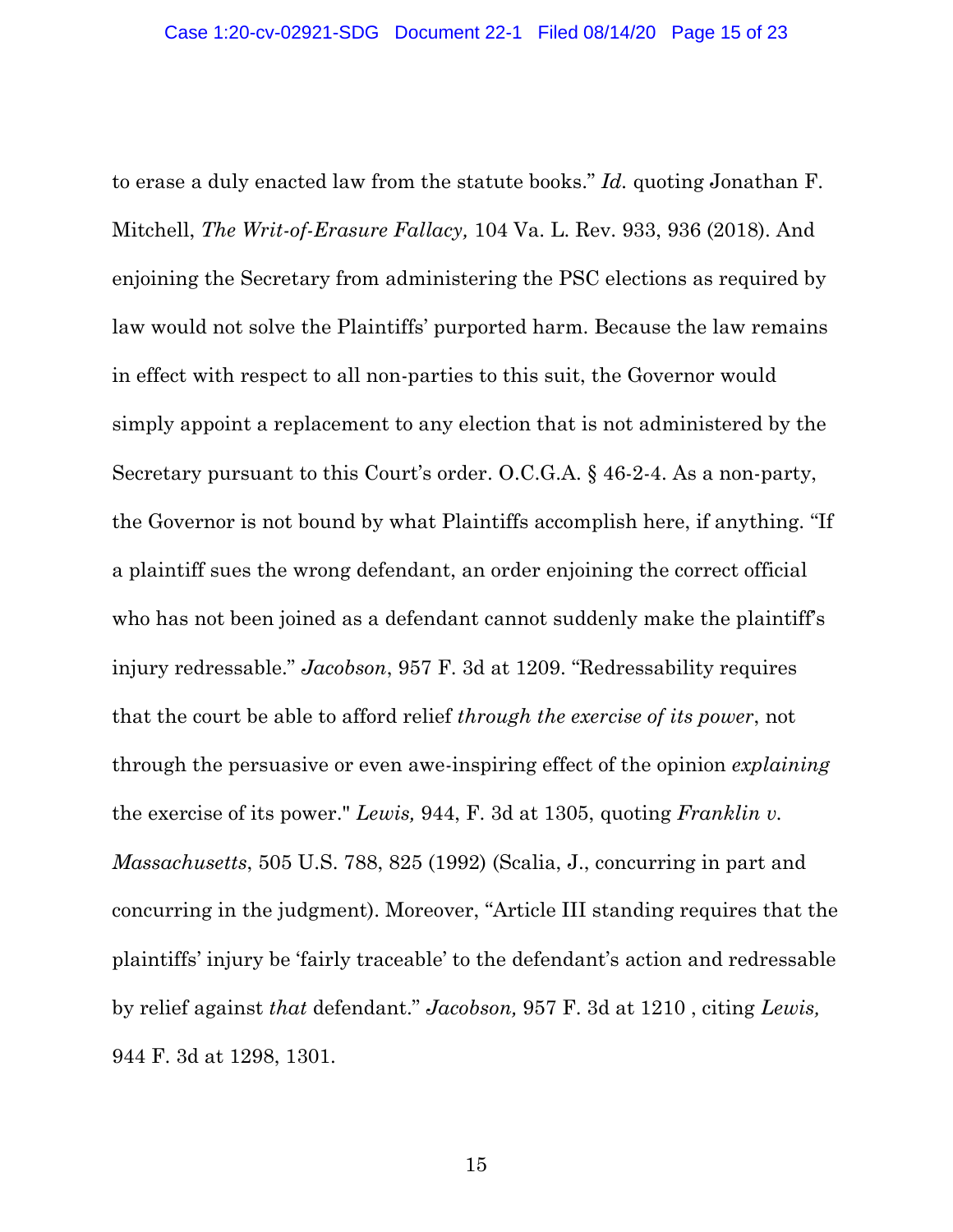# **II. Plaintiffs have failed to state a claim upon which relief can be granted.**

Apart from the general Article-III-redressability issues associated with the parties to this case, Plaintiffs' Complaint suffers from a more specific deficiency because it does not allege a permissible remedy—even if fully realized, the requested relief is beyond the capacity of federal courts to fashion and therefore it does not pass the first *Gingles* requirement. 2 "Implicit in th[e] first *Gingles* requirement is a limitation on the ability of a federal court to abolish a particular form of government and to use its imagination to fashion a new system." *Nipper*, 39 F.3d at 1531. See also *Ala. State Conference of the NAACP v. Alabama*, No. 2:16-CV-731-WKW [WO], 2020 U.S. Dist. LEXIS 18938, \*53 (M.D. Ala. Feb. 5, 2020). Plaintiffs' proposed remedy is to eliminate statewide elections for members of the PSC and replace them with district-based elections. [Doc. 1, p. 10] (requesting

 $\overline{a}$ 

<sup>2</sup> As the Supreme Court summarized, "In *Thornburg v. Gingles*, this Court held that plaintiffs claiming vote dilution through the use of multimember districts must prove three threshold conditions. First, they must show that the minority group is sufficiently large and geographically compact to constitute a majority in a singlemember district. Second, they must prove that the minority group is politically cohesive. Third, the plaintiffs must establish that the white majority votes sufficiently as a bloc to enable it ... usually to defeat the minority's preferred candidate." *Voinovich*, 507 U.S. at 157 (internal citations and quotations omitted). Failing on any one of these threshold findings means a plaintiff cannot obtain relief. *Nipper*, 39 F.3d at 1524.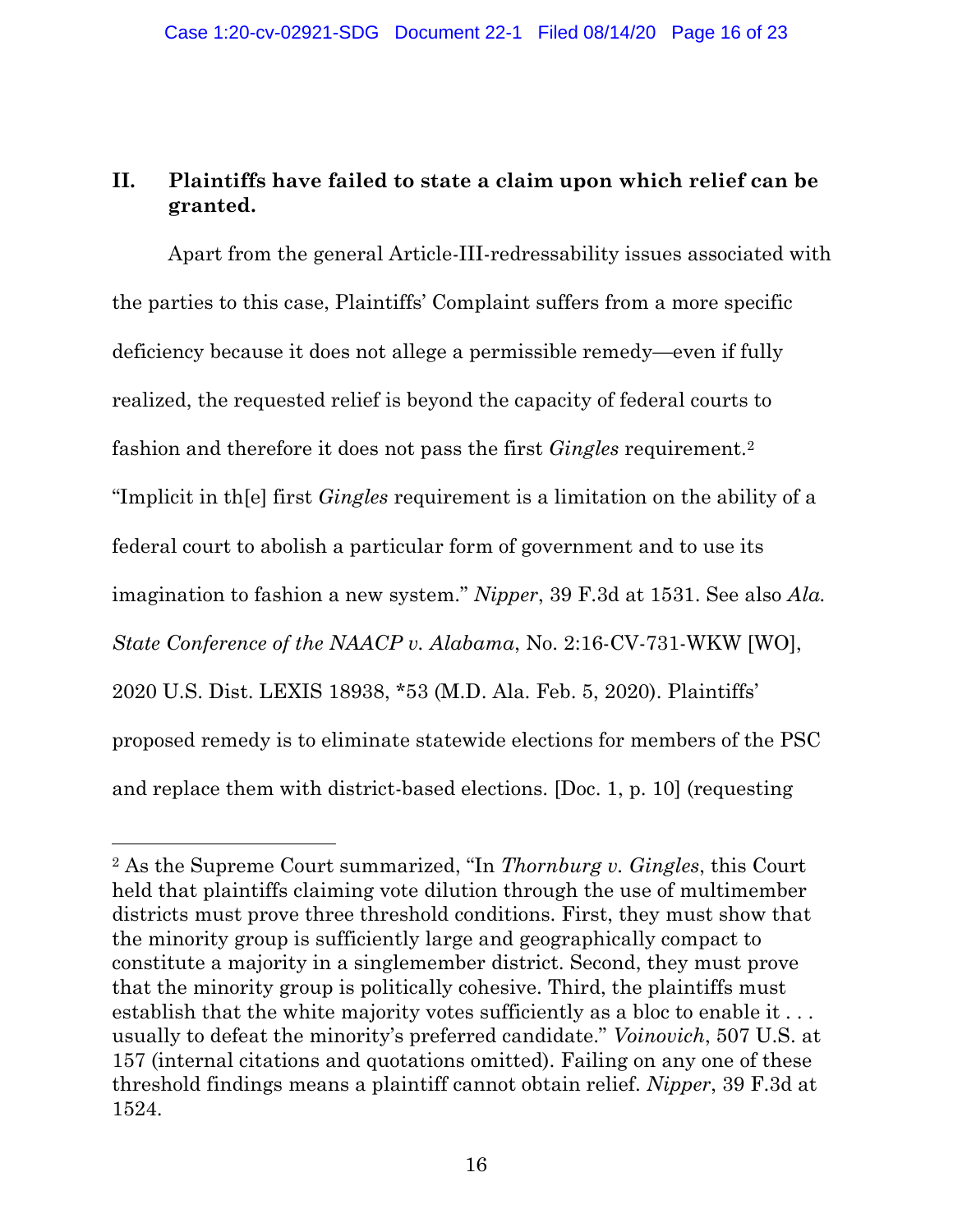order enjoining "any future elections for members of the Public Service Commission using the at-large method of election"). But this remaking of Georgia's governmental structure for regulating utilities is not "a permissible remedy," *Nipper*, 39 F.3d at 1524, and therefore this case should be dismissed because Plaintiffs cannot cross the first *Gingles* requirement.

This case bears a remarkable similarity to a Section 2 challenge to Alabama's method of electing its judges statewide. The district judge in that case found that "[t]he state at large is decidedly not a districting plan, nor is it a district of anything. Unlike a county, city, state legislature, or school board, the state is itself sovereign." *Ala. State Conference of the NAACP,* 2020 U.S. Dist. LEXIS 18938 at \*38. Put differently, statewide electoral challenges under Section 2 invite the federal judiciary to intrude upon a state's inherent right to decide its form of government, which enjoys special protection from federal judicial usurpation under our Constitution. *See Southern Christian Leadership Conference v. Sessions*, 56 F.3d 1281, 1296 (11th Cir. 1995) (finding changing judicial elections to districts was not appropriate remedy). At bottom, Plaintiffs here request a fundamentally different remedy than requiring a county to alter its method of electing commissioners. *Ala. State Conference of the NAACP,* 2020 U.S. Dist. LEXIS 18938 at \*38.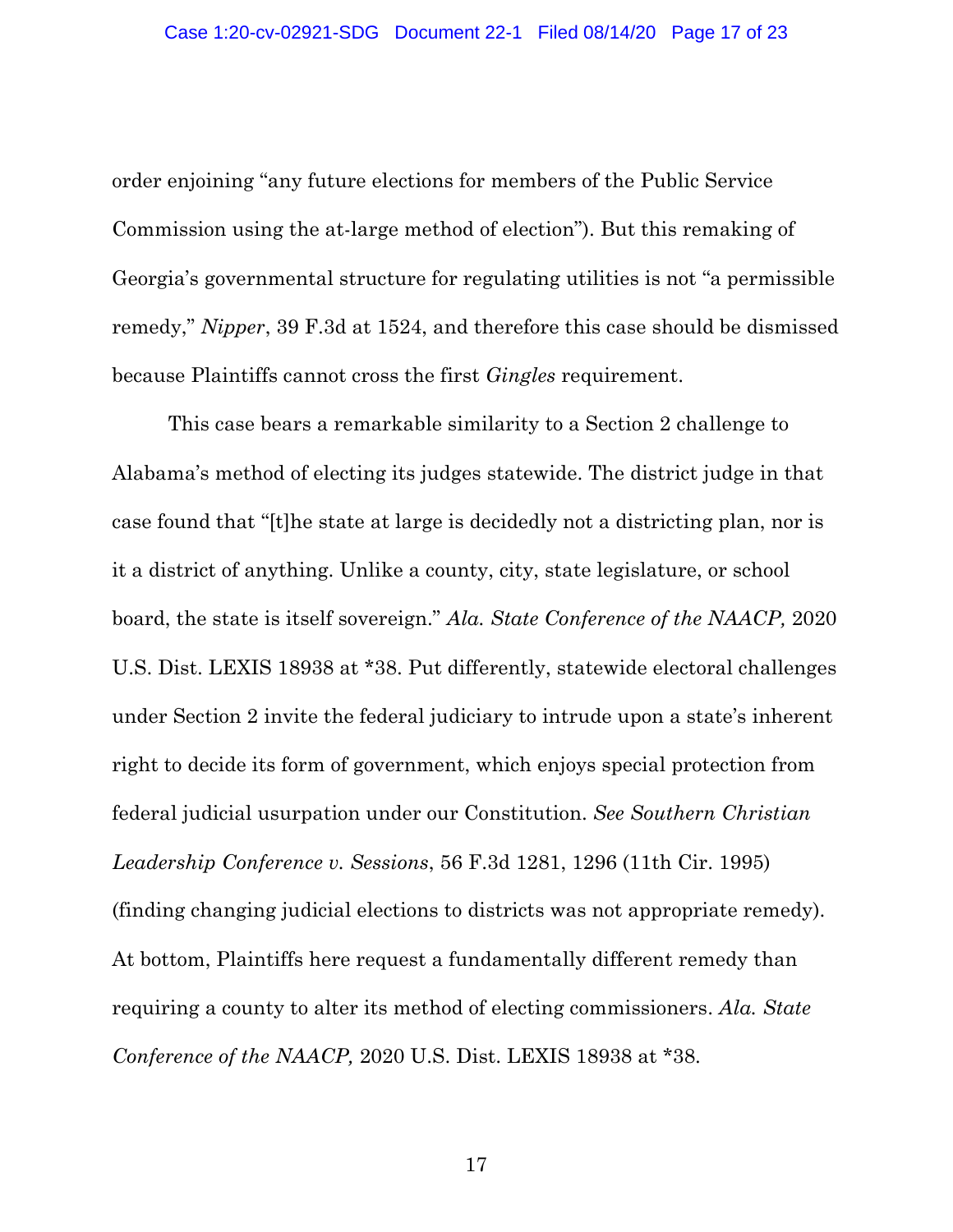Moreover, as the state's chosen form of government, a challenge to the method of electing the PSC is beyond the reach of Section 2. The district court in *Ala. State Conference of the NAACP,* confronted with a similar issue*,* highlighted the tension caused by the unique circumstance of a statewide election challenged under Section 2:

Plaintiffs assume § 2 applies because subsection (a) addresses a voting "standard, practice, or procedure . . . imposed or applied by any State" § 10301. The court has serious concerns about this assumption. Alabama's at-large, statewide system is a fundamental choice of the form of its judicial branch of government. That it involves procedures is of no moment; all forms of government involve procedures.

*Id.* Because neither party in *NAACP* raised the issue in brief, the court never considered it any further. *Id.* But this Court suffers from no such deficiency, and it should decline to award relief under Section 2 for a challenge predicated upon the federal judiciary usurping the constitutional right of a sovereign state to choose its form of government.

Plaintiffs' proposed remedy also lacks a "reasonable alternative practice as a benchmark against which to measure the existing voting practice." *Holder v. Hall*, 512 U.S. 874, 880, 114 S. Ct. 2581, 2585 (1994). In *Holder*, the Supreme Court determined that challenges to the size of a governing authority lacked a reasonable alternative benchmark and thus could not be challenged under Section 2. *Id*. at 885. Similarly, there is no basis by which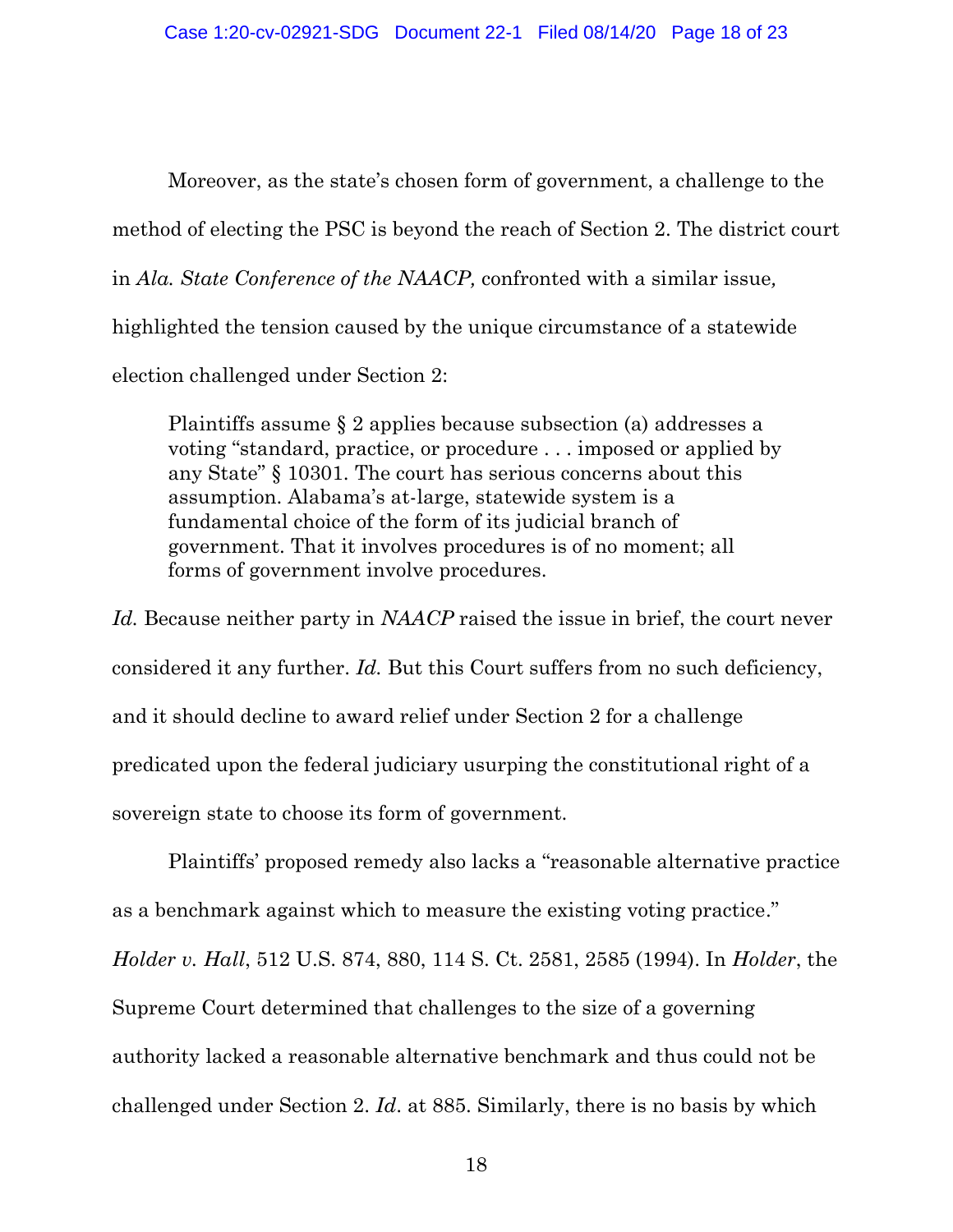this Court could determine the appropriate method of election for PSC members. They have been elected statewide since at least 1906 and became a constitutional body in 1943. *See Ga. Pub. Serv. Com. v. Atl. Gas Light Co*.,

205 Ga. 863, 870, 55 S.E.2d 618, 623 (1949); *An Introduction to Your Georgia* 

*Public Service Commission*, Ga. Public Service Commission,

<https://psc.ga.gov/about-the-psc/#introduction> (last visited August 13, 2020).

In his concurring opinion in *Holder v. Hall,* Justice Thomas highlighted the dangers of pursuing the kind of journey Plaintiffs invite this Court to embark upon:

We would be mighty Platonic guardians indeed if Congress had granted us the authority to determine the best form of local government for every county, city, village, and town in America. But under our constitutional system, this Court is not a centralized politburo appointed for life to dictate to the provinces the "correct" theories of democratic representation, the "best" electoral systems for securing truly "representative" government, the "fairest" proportions of minority political influence… We should be cautious in interpreting any Act of Congress to grant us power to make such determinations.

512 U.S. at 913 (Thomas, J., concurring in the judgment). Because Plaintiffs have not alleged a sufficient remedy, this Court should dismiss this case.

# **III. This case is barred by sovereign immunity.**

The Eleventh Amendment generally prohibits nonconsenting states

from being sued in federal court. *Summit Med. Assocs., P.C. v. Pryor*, 180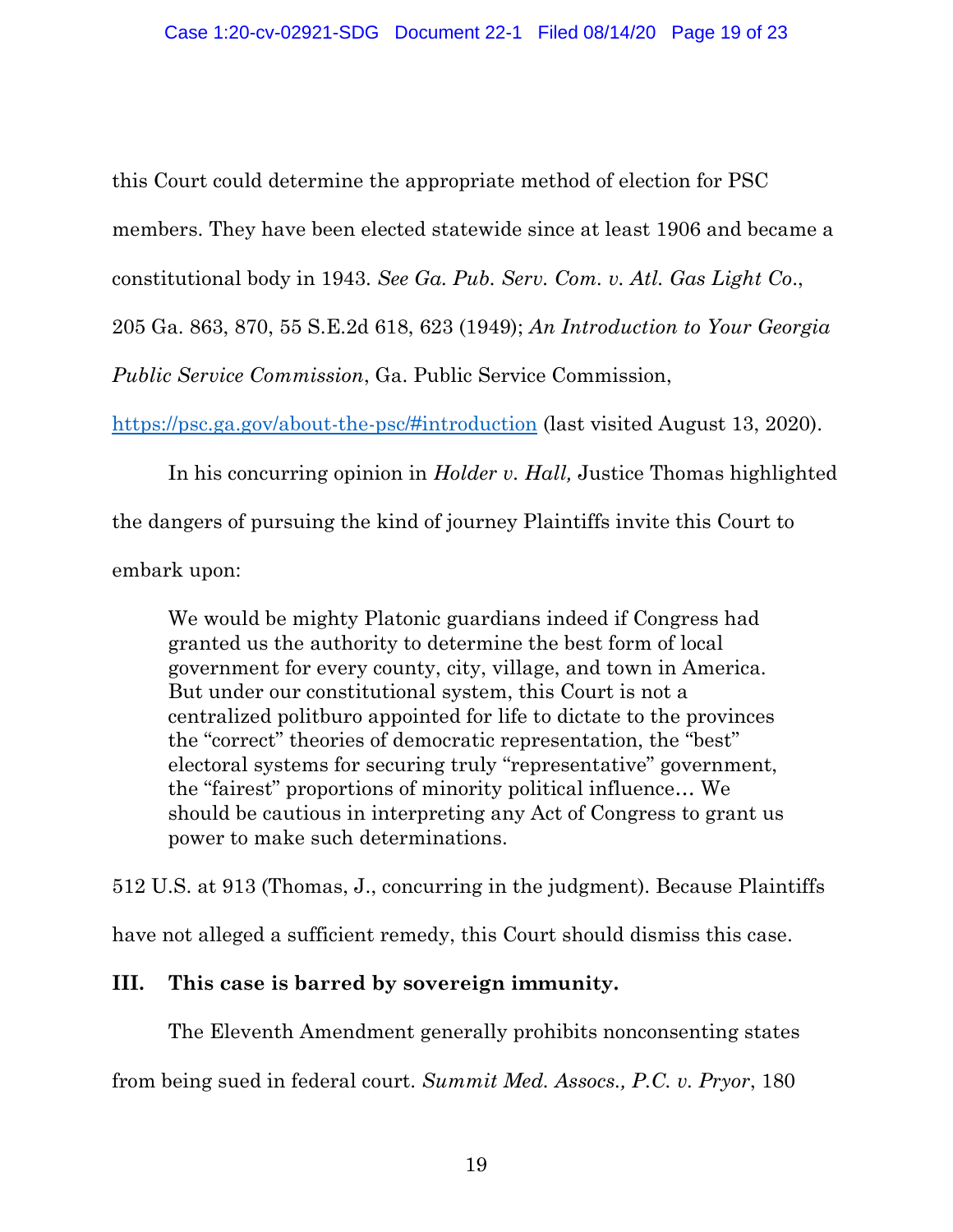F.3d 1326, 1336 (11th Cir. 1999). Congress is permitted to abrogate state sovereign immunity under certain circumstances. *Kimel v. Fla. Bd. of Regents*, 528 U.S. 62, 73, 120 S. Ct. 631, 145 L. Ed. 2d 522 (2000).

While the majority disagreed, as Judge Branch recently explained in dissent, the text of Section 2 does not support the conclusion that Congress intended to abrogate state sovereign immunity for private plaintiffs. *Ala. State Conference of the NAACP v. Alabama*, 949 F.3d 647, 656-57 (11th Cir. 2020) (Branch, J., dissenting). Effectively abandoning the doctrine of abrogation has massive implications for our system of government. "The generation that designed and adopted our federal system considered immunity from private suits central to sovereign dignity." *Alden v. Maine*, 527 U.S. 706, 715, 119 S. Ct. 2240 (1999).

In addition to the other reasons for dismissing this case, if this case is construed as an action against the State of Georgia, this Court should find that, while the Attorney General could bring suit against Georgia under Section 2, this case is barred by sovereign immunity.

#### **CONCLUSION**

Plaintiffs ask this Court to join them on a journey to creatively rewrite the law of Section 2 of the Voting Rights Act, applying decisions about county governments to state governments. This Court should decline the invitation.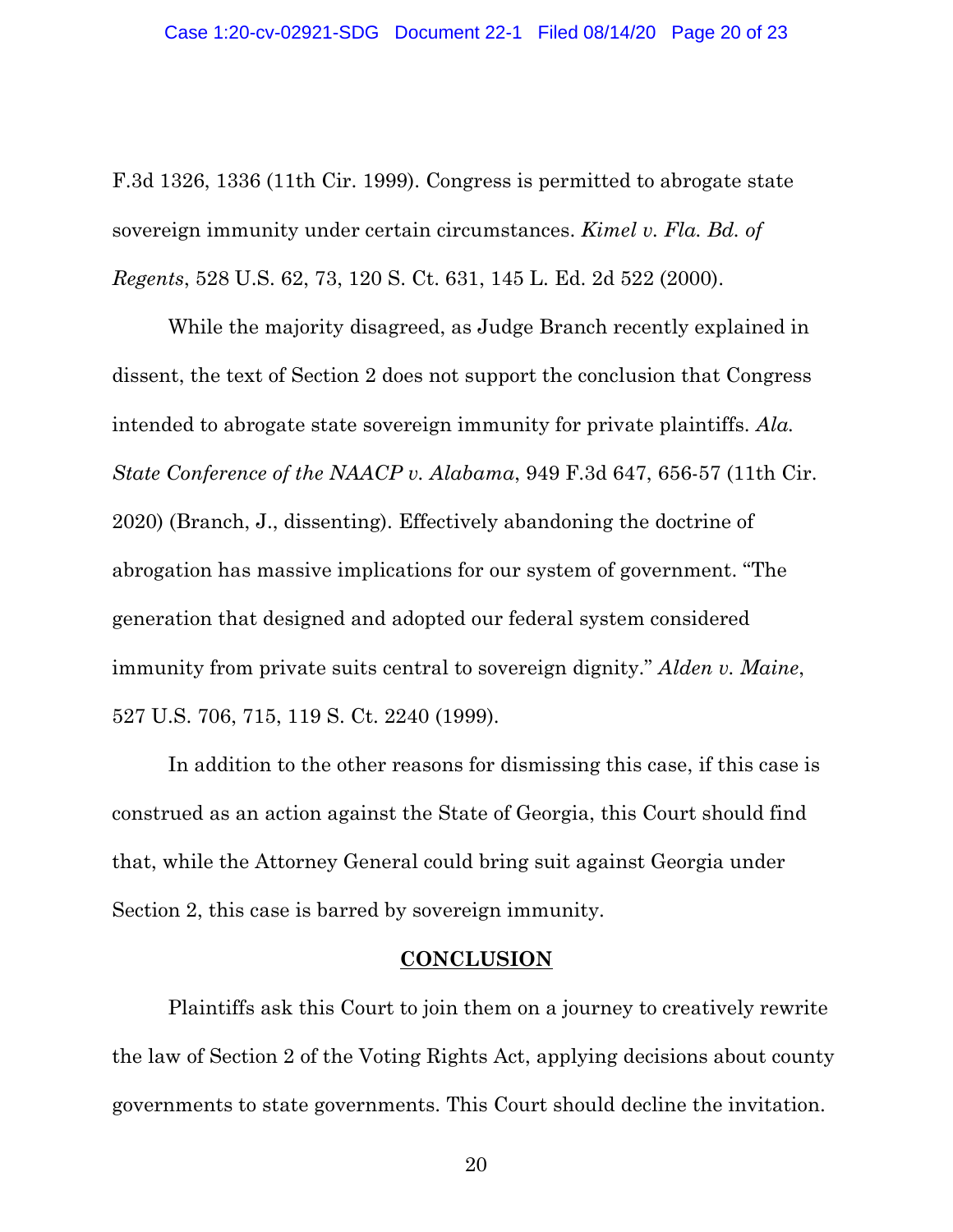Plaintiffs cannot assert an injury or causation related to statewide elections and fail to provide a remedy that does not intrude on Georgia's sovereign decisions of how to structure its government. The Court should dismiss this case.

Respectfully submitted this 14th day of August, 2020.

## **STATE LAW DEPARTMENT**

Christopher M. Carr Attorney General Georgia Bar No. 112505 Bryan K. Webb Deputy Attorney General Georgia Bar No. 743580 Russell D. Willard Senior Assistant Attorney General Georgia Bar No. 760280 Charlene S. McGowan Assistant Attorney General Georgia Bar No. 697316 40 Capitol Square, S.W. Atlanta, Georgia 30334

*/s/Bryan P. Tyson* Bryan P. Tyson Special Assistant Attorney General Georgia Bar No. 515411 btyson@taylorenglish.com Bryan F. Jacoutot Georgia Bar No. 668272 bjacoutot@taylorenglish.com Diane Festin LaRoss Georgia Bar No. 430830 dlaross@taylorenglish.com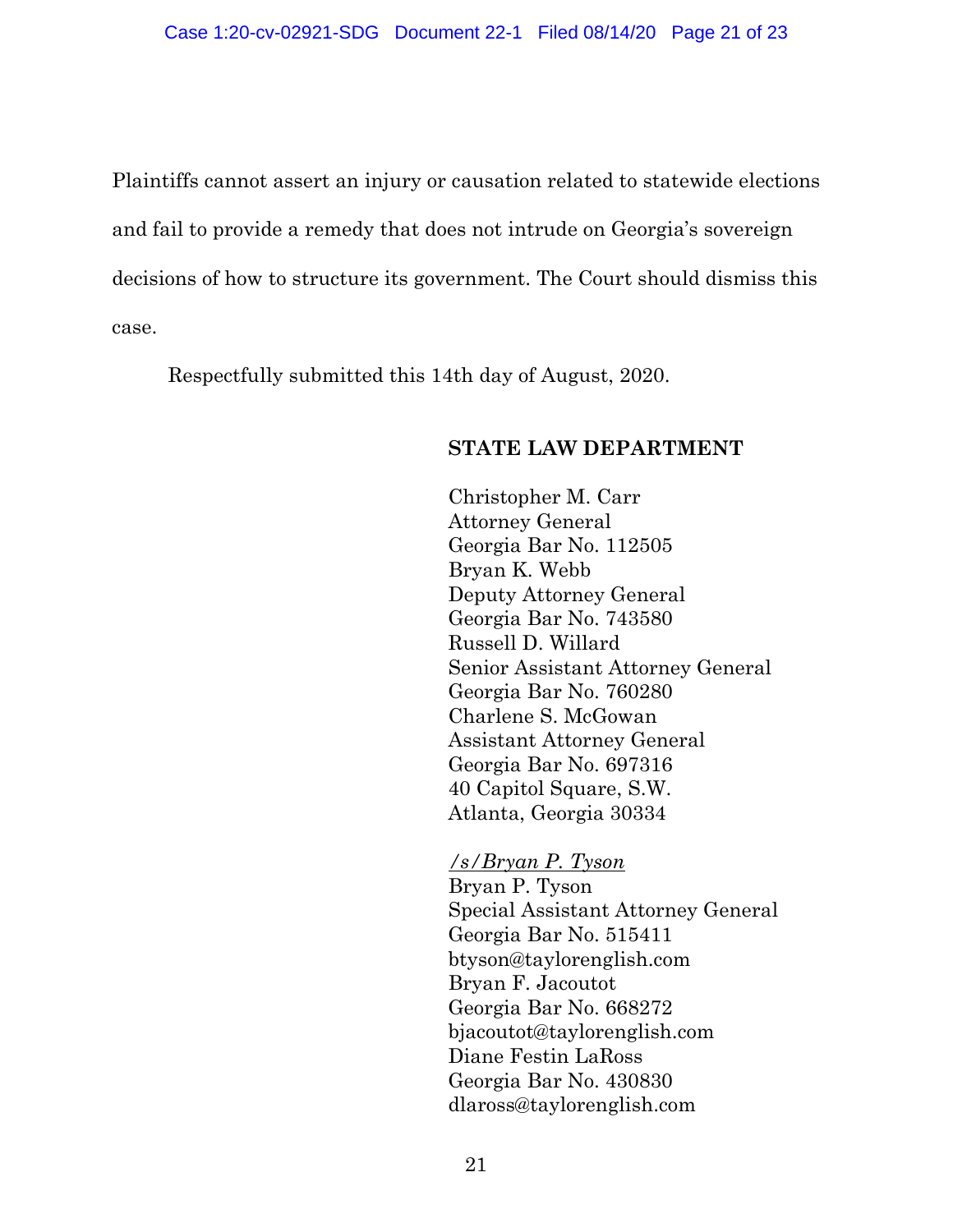Loree Anne Paradise Georgia Bar No. 382202 lparadise@taylorenglish.com **TAYLOR ENGLISH DUMA LLP**  1600 Parkwood Circle, Suite 200 Atlanta, GA 30339 Telephone: (678) 336-7249

*Counsel for Defendant*